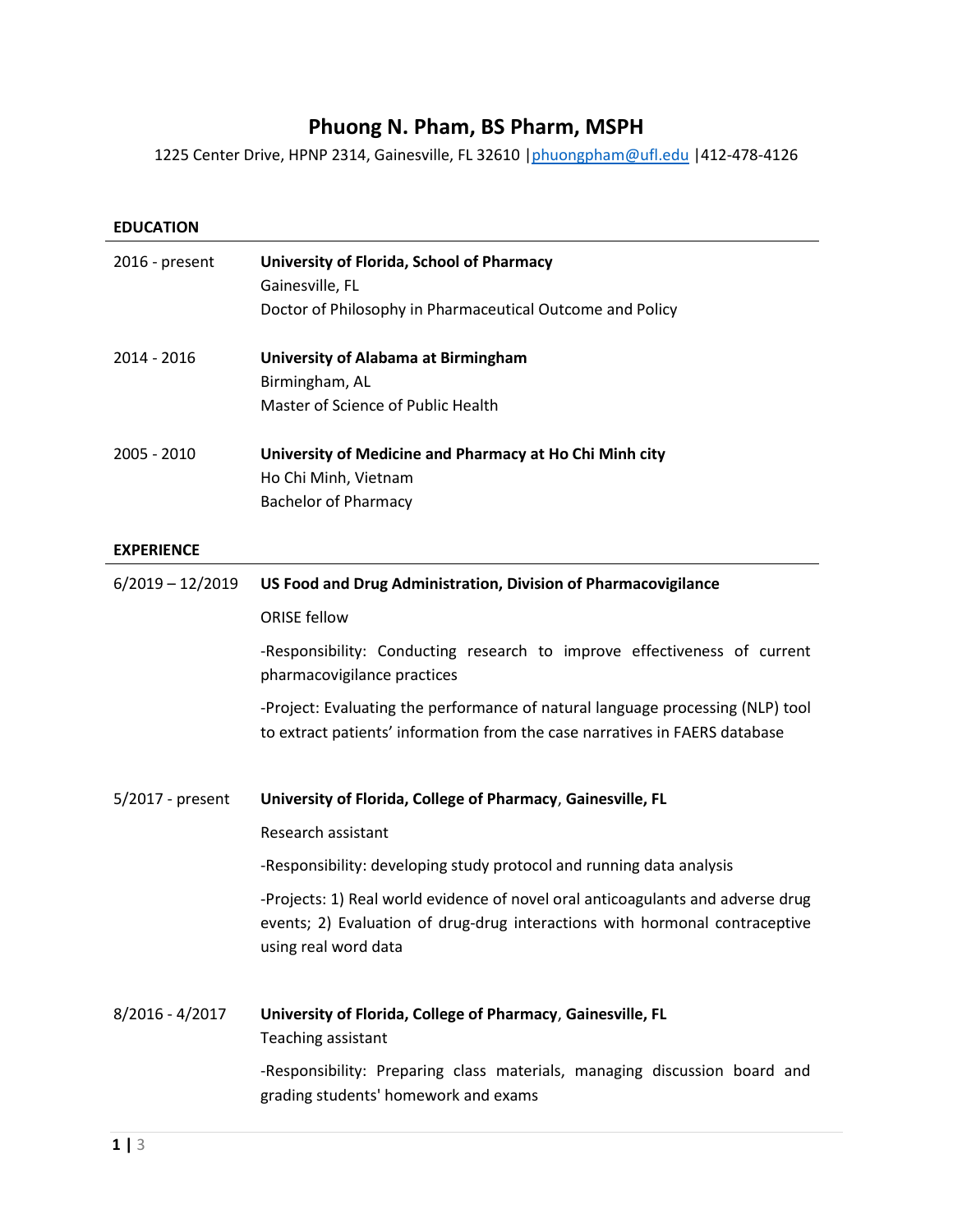-Courses: 1) Principles of patient center care; 2) Pharmacoepidemiology and drug safety

## 8/2010 - 7/2014 **Oxford University Clinical Research Unit, Vietnam**

Research assistant

-Responsibility: Developing and validating bioanalytical methods to determine the levels of drugs and their metabolites in biological matrices such as blood, plasma or urine using High Performance Liquid Chromatography (HPLC)

### **AWARD**

| $6/2019 - 12/2019$ | <b>ORISE fellowship</b>                        |
|--------------------|------------------------------------------------|
|                    | US Food and Drug Administration                |
| 8/2018, 8/2019     | <b>ISPE travel scholarship</b>                 |
|                    | International Society of Pharmacoepidemiology  |
| 2016 - present     | <b>Grinter fellowship</b>                      |
|                    | University of Florida                          |
| 2014 - 2016        | <b>Vietnam Education Foundation fellowship</b> |
|                    | U.S. Federal Government agency                 |

### **SELECTED PUBLICATIONS**

- 1. Ching-Yu Wang, **Phuong Pham**, Sarah Kim, Karthik Lingineni, Stephan Schmidt, Vakaramoko Diaby, Joshua Brown. Predicting Cost-Effectiveness of Generic Versus Brand Dabigatran Using Pharmacometric Estimates among Patients with Atrial Fibrillation in the United States. Clinical and Translational Science. 2019.
- 2. **Phuong N. Pham** and Joshua D. Brown. Real-world adherence for direct oral anticoagulants in newly diagnosed atrial fibrillation cohort: Does the dosing interval matter? BMC Cardiovascular Disorders. 2019. 19:64
- 3. **Pham PN**, Xiao H, Sarayani A, Chen M, Brown JD. Risk Factors Associated With 7- Versus 30- Day Readmission Among Patients with Heart Failure Using the Nationwide Readmission Database. Med Care. 2018
- 4. Brown JD, **Pham PN**. The need for deliberate and thorough design and critique of observational comparative effectiveness research. Res Social Adm Pharm. 2018 Nov;14(11):1085-1087
- 5. **Pham PN**, Williams LT, Obot U, Padilla LA, Aung M, Akinyemiju TF, Carson AP, Jolly PE (2017). Epidemiology of Chikungunya fever outbreak in Western Jamaica during July–December 2014., Research and Reports in Tropical Medicine 2017:8 1–10 Dovepress.

### **VOLUNTEER & ACTIVITY**

-Journal club facilitator for POP department at UF (2018-2019)